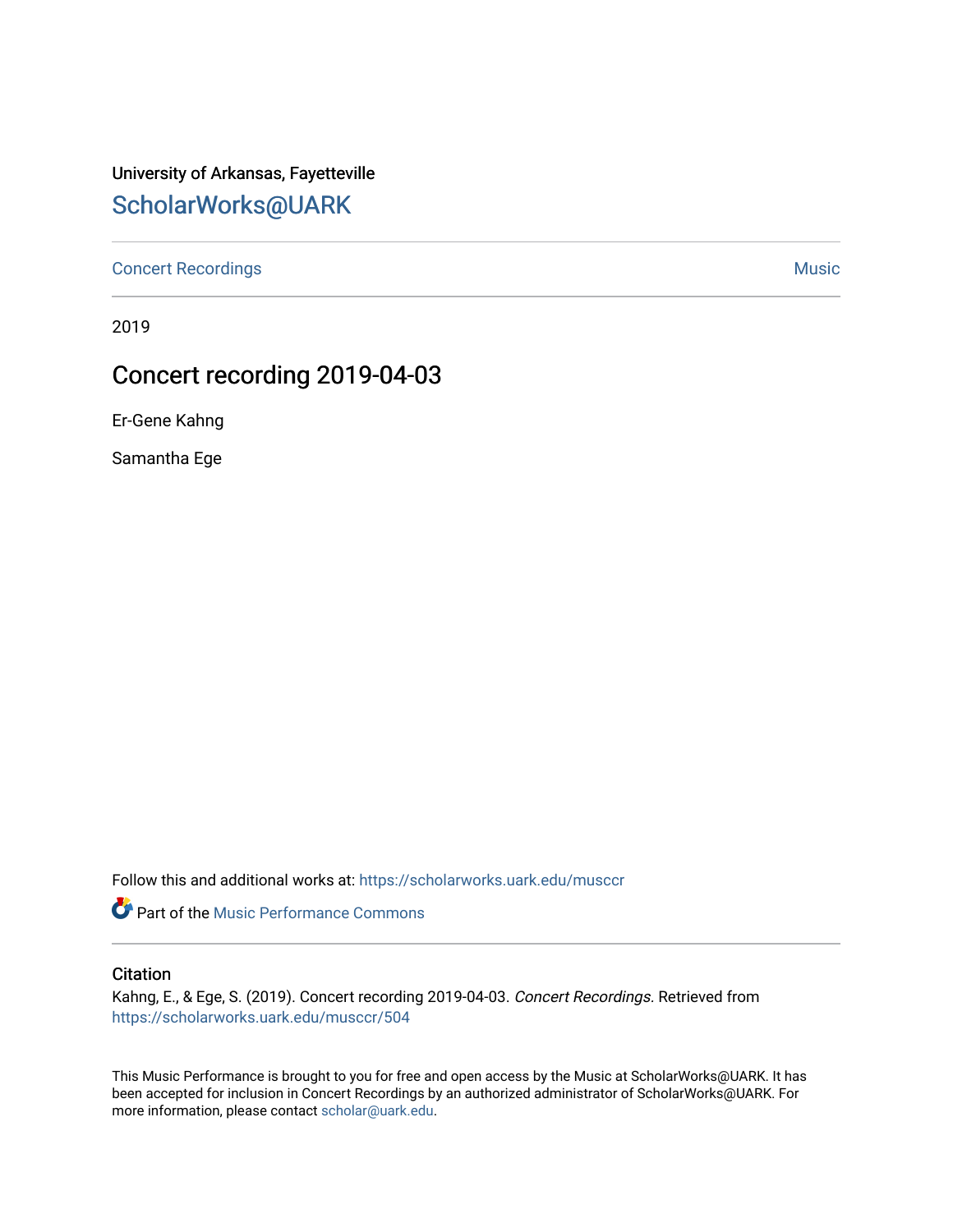

J. William Fulbright **College of Arts & Sciences** 

# **FULBRIGHT CHAMBER MUSIC SERIES**

Er-Gene Kahng, violin Samantha Ege, piano



April 3, 2019 | 7:30 PM Stella Boyle Smith Concert Hall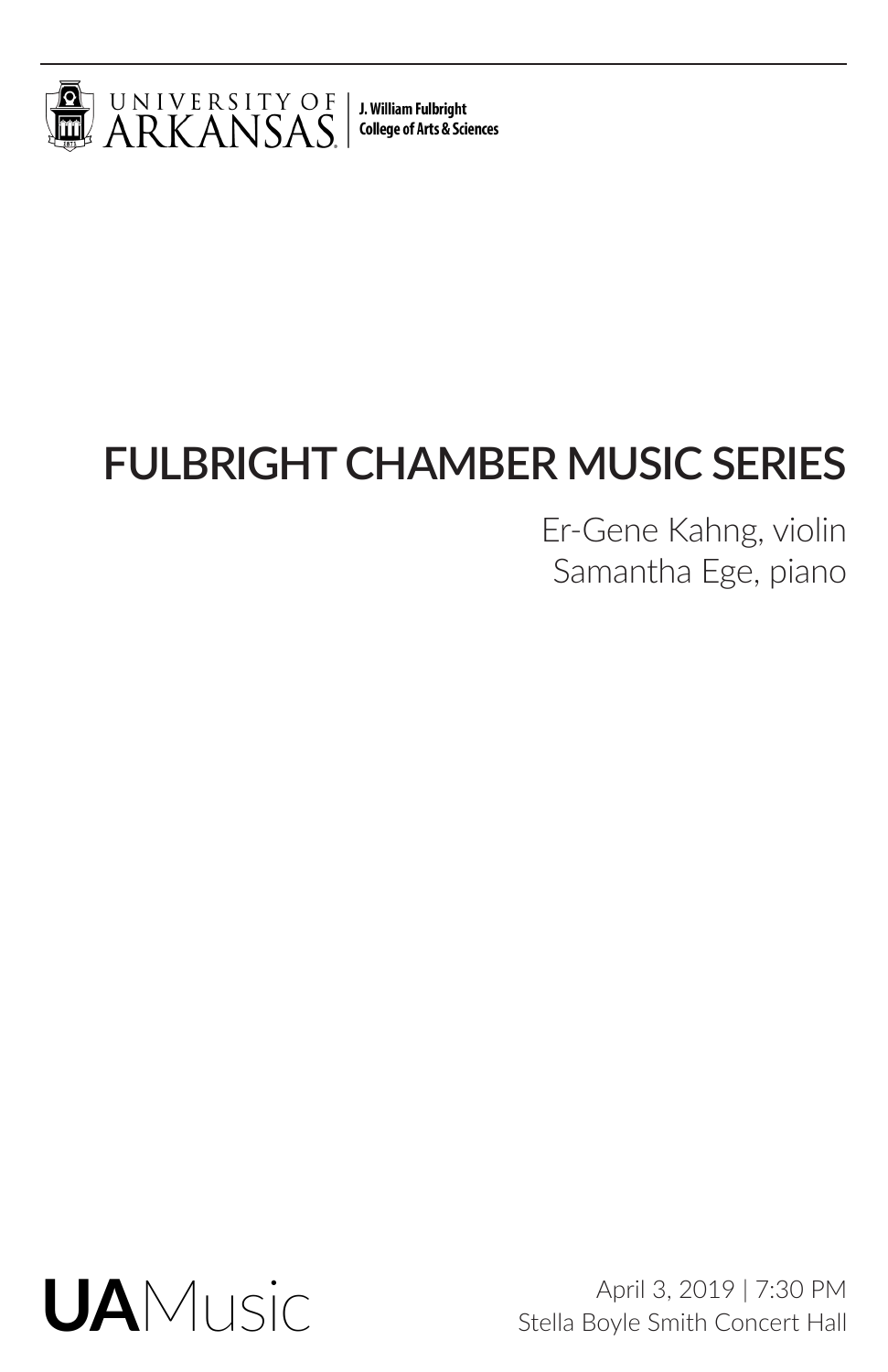### CONCERT PROGRAM

| I. Andante - Allegro<br>II. Andante<br>III. Scherzo |  |
|-----------------------------------------------------|--|
|                                                     |  |
|                                                     |  |
|                                                     |  |

### I N T E R M I S S I O N

Sonata for Violin and Piano........................................... Irene Britton Smith (1907–1999) I. Allegro Cantabile II. Andante con sentimento III. Vivace

Violin Concerto No. 2 ................................................................................................... F. Price

### PROGRAM NOTES

FLORENCE BEATRICE PRICE was born in Little Rock Arkansas in 1887. Her musical education began at the age of 3 with piano lessons from her mother. At the age of 19, she graduated with the highest honours earning a double major in piano teaching and organ performance from the New England Conservatory of Music. Five years after moving to Chicago, Price entered the 1932 Rodman Wanamaker Music Contest, which was a national competition for African-American composers. Price came first in the piano composition category with her *Sonata in E minor* and also won the symphonic category with her Symphony in E Minor. Price is recognised as the first African-American woman composer to achieve national and international success.

The *Sonata in E minor* (1932) consists of three movements: 'Andante - Allegro,' 'Andante' and 'Scherzo.' The movements are strongly connected and each one reflects an array of influences from classical forms and German Romanticism, to spiritual melodies and plantation dances. The first movement explores two spiritual themes that resurface in various guises as the sonata progresses. The second movement delves even deeper into the sound world of the spiritual. The third movement embarks on a virtuosic whirl around African-American folk music and classical conventions. Price's *Violin Concerto No. 2* (1952) is a single-movement work. The arrangement for violin and piano still manages to convey Price's affinity for melody and orchestral color. Unfortunately, Price did not live to hear the concerto performed. After her death, the location of the manuscript was unknown until its 2009 discovery in an abandoned house outside of Chicago.

MARGARET ALLISON BONDS was born in Chicago and grew up during a cultural renaissance led by African American visionaries and thinkers in all spheres. The home that Margaret lived in with her mother, Estella C. Bonds, was a cultural hub for artists and intellectuals alike. Her circles included composers such as Will Marion Cook, performers such as the soprano Abbie Mitchell and poets such as Langston Hughes. Her mother, Estella, was a gifted musician and Margaret was instilled with the same passion. The younger Bonds later rose to prominence with her own works and performances, and came to represent the next wave of African-American composers in Chicago. When Florence Price moved to Chicago in 1927, she was welcomed into the Bonds family. Both mother and daughter became cherished friends of Price

Bonds' compositional output consists of solo piano pieces, ensemble works and art songs. As a composer, she fills European forms with spiritual melodies, blues harmonies and jazz rhythms. Troubled Water for solo piano was composed in 1967 and is often performed as a stand-alone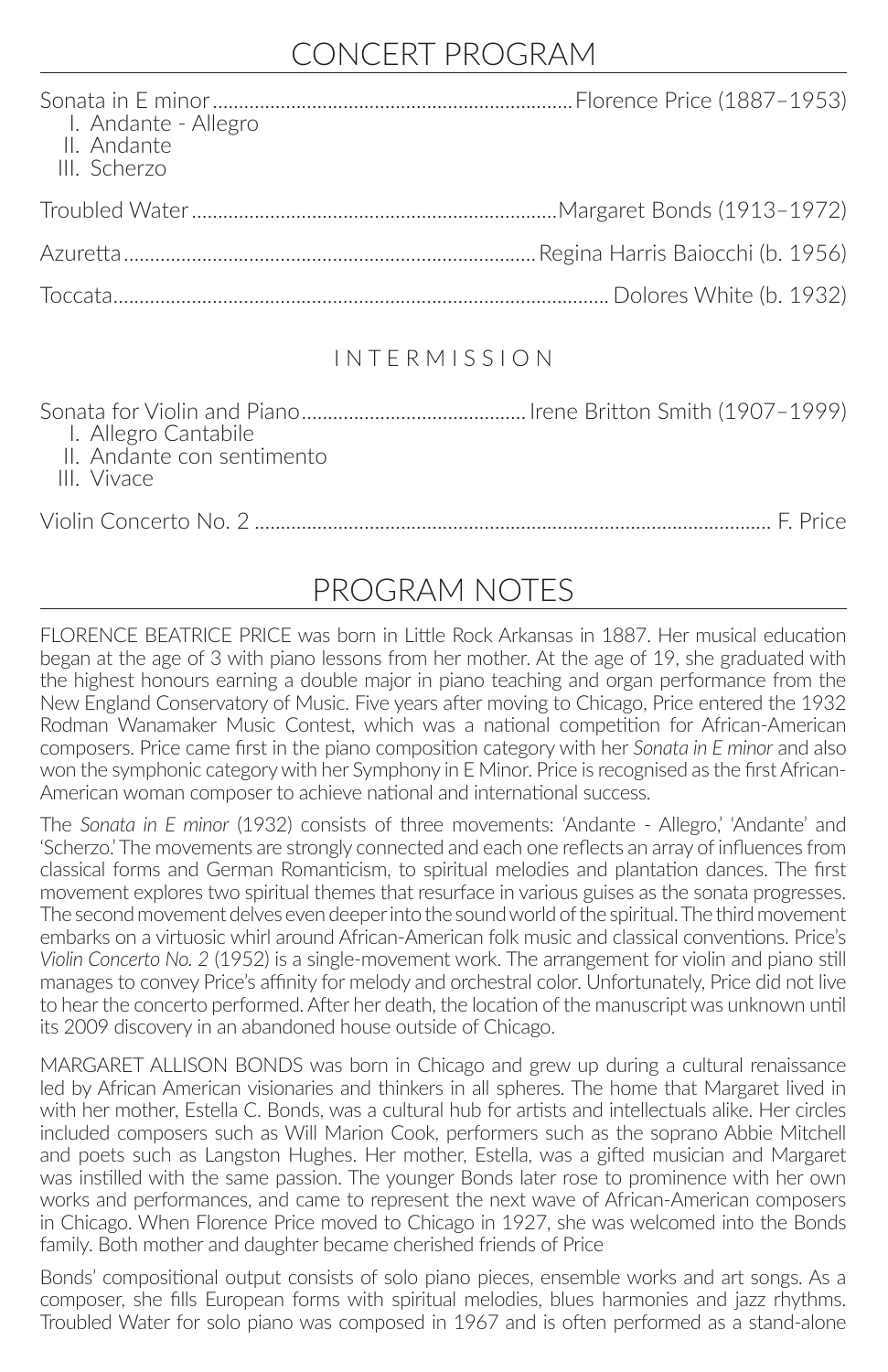work, though it belongs to a set called the Spiritual Suite. This set draws influence from specific spirituals, and in the case of *Troubled Water*, Bonds constructs this work around "Wade in the Water." Bonds encases the melody of this spiritual in jazzy chords and builds up to moments of gushing Romanticism. Yet, the distinctive "Wade in the Water" melody grounds Troubled Water in the unromantic reality of African-American history.

REGINA HARRIS BAIOCCHI was born in Chicago, Illinois and continues to reside there to this day. Her upbringing was especially musical: her mother, an enthusiastic singer, enrolled a young, four-year-old Baiocchi into the Chicago Girls Choir at the Metropolitan Church in Bronzeville. Her father's expansive vast collection also contributed to Baiocchi's musical childhood. At the age of ten, Baiocchi began to compose original works and later went on to study composition at Roosevelt University's Chicago Musical College, which is where she earned in B.A. in Composition.

Along Baiocchi's journey as a composer, Dr. Hale Smith became one of her most important mentors and champions. Baiocchi describes *Azuretta* as her "musical reaction to a debilitating stroke Dr. Hale Smith suffered in 2000. It was unbearable to witness my mentor, friend and master composer rendered mute and paralyzed. Hale was such a vibrant man who loved to talk, hold court; and he had the goods to do so. Unfortunately, Hale subsisted in a mute, paralyzed state until he passed 24 November 2009. Fortunately, Hale's incredible legacy speaks for him and itself." Azuretta begins wistfully with a light and lyrical melody accompanied by jazz-inspired harmonies. The increasingly dissonant middle section conveys the turmoil and tragedy of Baiocchi and Smith's experience. When the opening melody returns, the music is not quite how it was, but its return brings a sense of closure to this incredibly emotive piece.

DOLORES WHITE (b. 1932) was born in Chicago, Illinois and currently reside in Cleveland, Ohio. White began piano lessons at a young age and aspired to be a concert pianist. She was inspired by African-American pianists Natalie Hinderas, Phillippa Schuyler and Frances Walker. She received her B.M in Piano Performance from Oberlin College Conservatory of Music and her M.M. in Piano Performance and Composition at the Cleveland Institute of Music. White became increasingly drawn to composition and drew significant influence from the Western classical tradition, from the contrapuntal passagework of Bach to the dissonant expressiveness of atonal styles.

On the subject of composition, White says: "I began composing music late, during my graduate years in graduate college. My concept of consonant, and dissonant sounds had changed greatly. I believe music is a science and should constantly develop, expand, explore. My Toccata (2011) was inspirational as a challenge, taking from the historical and expanding with harmonic, dissonant contrapuntal sounds, rhythms, dramatic expressiveness, lyricism and virtuoso passageworks." White's *Toccata* pays tribute to the Baroque origins of the style. The Italian word *toccata* translates as "touched." It is an apt description for a genre designed to showcase the keyboardist's touch through virtuosic passages and apt description for the virtuosic display found in White's *Toccata*.

IRENE BRITTON SMITH was born in Chicago, Illinois. Smith began her formal studies composition with Stella Roberts and Leo Sowerby at the American Conservatory. She continued her studies at The Juilliard School of Music with Vittorio Gianni and at the American Conservatory at Fontainebleau as a student of Nadia Boulanger. Smith was very influenced by the classical tradition. Her works reveal both neoclassical and experimental inspirations. Surviving programs of her music also show that she wrote arrangements of Negro Spirituals and that her style was incredibly varied. After retiring from composition and teaching, Smith became a docent for the Chicago Symphony Orchestra.

Smith's *Sonata for Violin and Piano* was composed in 1947. The sonata was completed during her studies at Julliard. Mother-and-son duo Helen Walker-Hill and Gregory Walker (the son of the late pre-eminent composer George Walker) gave the world première in 1990. By this time, however, Parkinson's disease made it increasingly challenging for Smith to recognize her own music. The sonata comprises three movements: 'Allegro Cantabile,' 'Andante con sentimento' and 'Vivace.' The first movement is structured by two themes: the first is ever-wandering and highly lyrical while the second is energetic and jauntily rhythmic. 'Andante con sentimento' was one of Smith's favourites. It's mellow character and expressive colour heightens the sentimental qualities of the movement. 'Vivace' is marked by playful themes that return throughout the movement. This playfulness is contrasted against dreamy episodes and more serious sections that call to mind previous movements. However, the playfulness always returns and brings the sonata to joyful close.